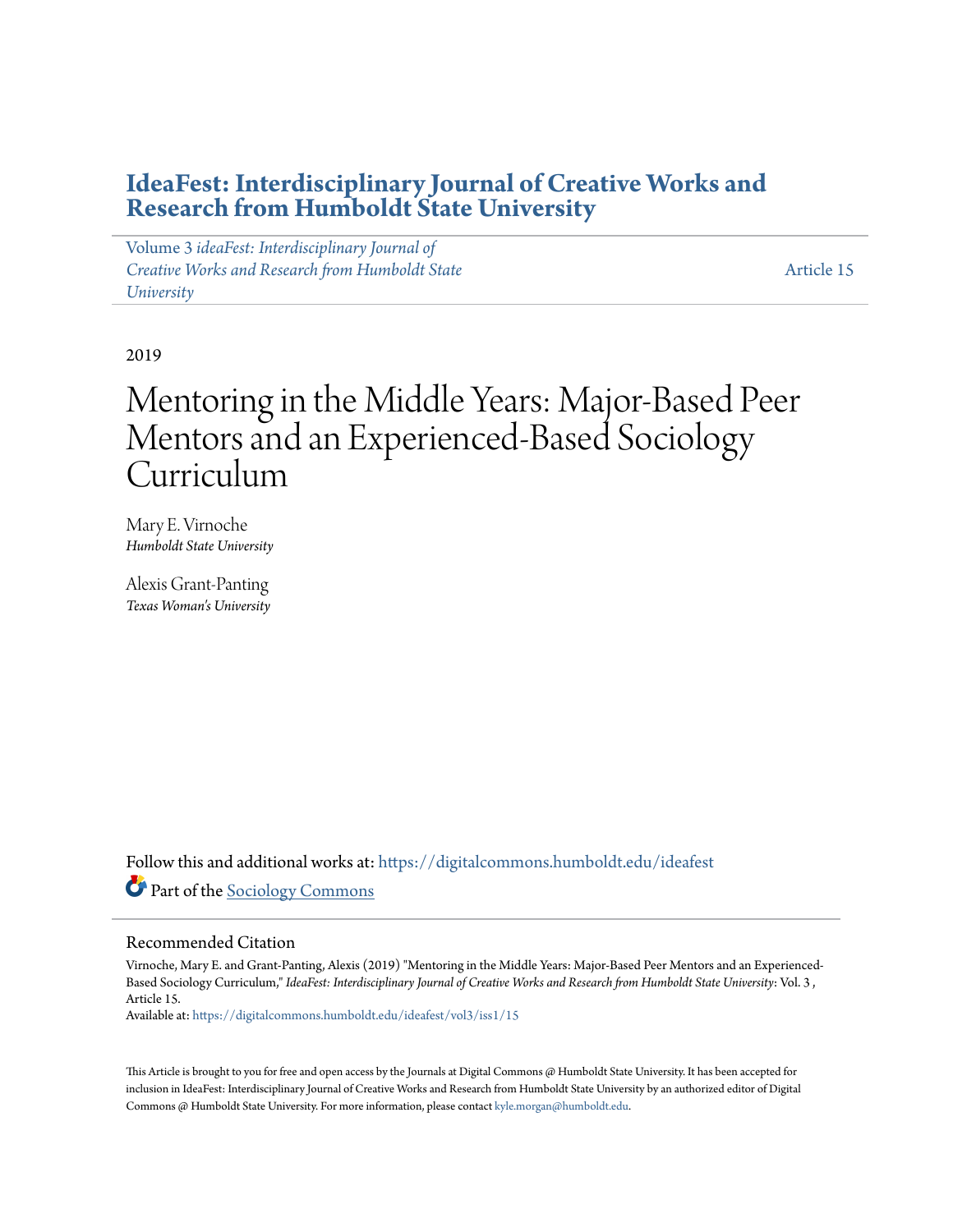## Mentoring in the Middle Years: Major-Based Peer Mentors and an Experienced-Based Sociology Curriculum

#### **Acknowledgements**

We would like to thank the Office of Diversity and Inclusion, the College of Arts, Humanities and Social Sciences and the Department of Sociology at Humboldt State University for funding the peer-mentor program. We also thank all the Sociology peer mentors who embraced their roles and made a difference, as well as Sociology undergraduate Zachary Kihm and graduate student Jovanah Arrington for their library research assistance.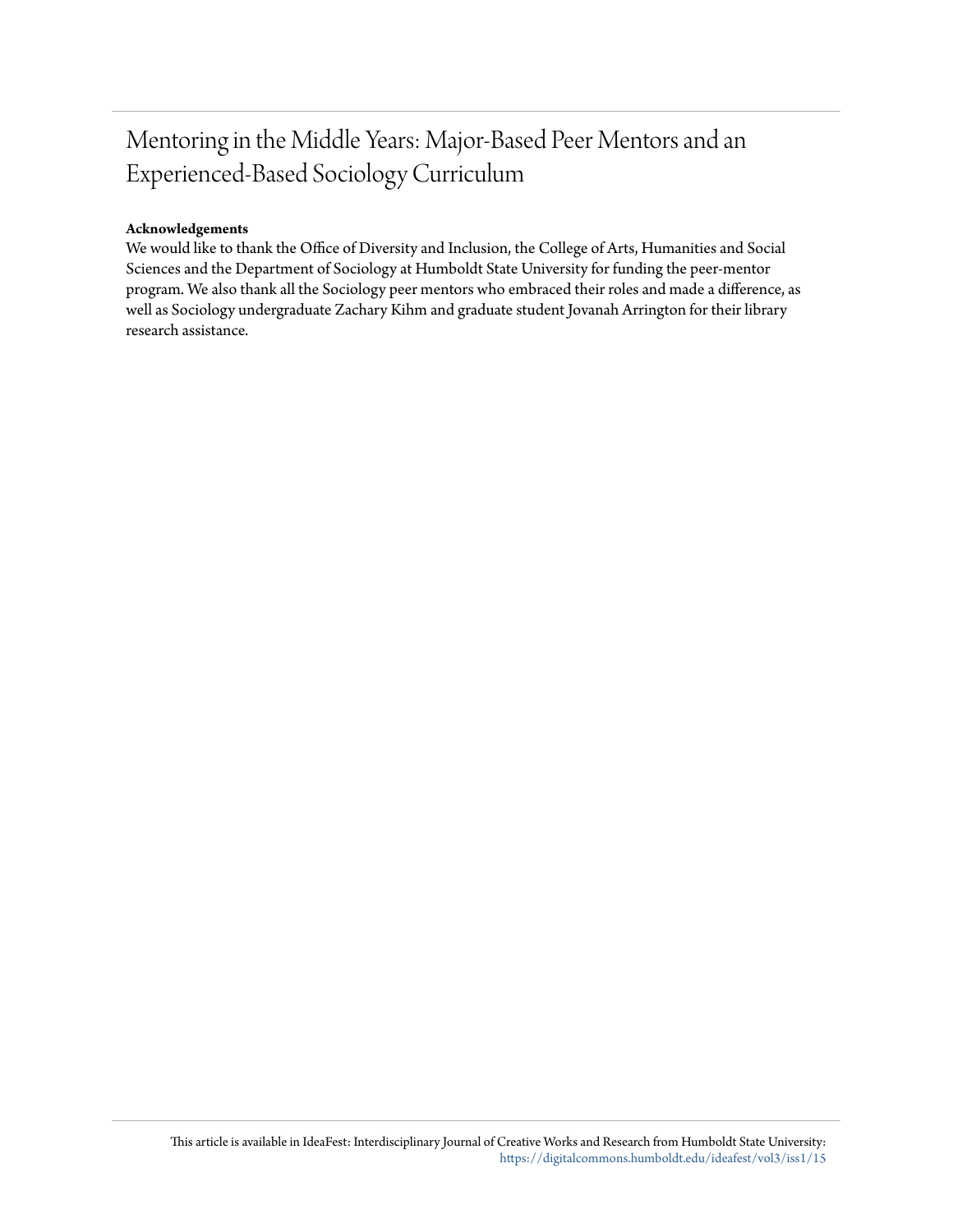# Mentoring in the Middle Years: Major-Based Peer Mentors and an Experienced-Based Sociology Curriculum

Mary E. Virnoche<sup>1\*</sup>, Alexis F. Grant-Panting<sup>2</sup>

**KEYWORDS**—*peer mentor(ing), middle years, sophomore slump, high impact practices, student success, retention and graduation rate*

In this article, we present the design and evaluation of a middle years, major-based peer-mentoring program at a small public master's-granting institution in northern California. The middle years encompass the academic period between the end of first year and the beginning of senior year. The peer mentors in this program supported a middle years experience-based curriculum, while offering academic mentoring, career support, and connections to communities and other peers.

We begin by conceptualizing peer mentoring. We then provide an overview of the research literature on high impact practices, as they relate to persistence and graduation. We locate major-based peer mentoring in particular, and middle-years programs more generally, as atypical but effective strategies for supporting student success. We then outline the institutional context and detail a program design that targets key points in a high-impact middle-years curriculum, as well as structures for additional mentor outreach.

The outcomes discussed in this article are based on an online survey, as well as institutional and process evaluation data. Overall most students had met with their major peer mentors and reported positive outcomes related to academic success, major integration, and career planning. Students of color were significantly more likely than white students to have met with their peer mentors. First-generation students were significantly more likely than students whose parents had a college degree to have met with their peer mentors. Additionally, students of color were more likely than white students to report that a major peer mentor helped them attend a department event, a measure of academic integration.

\* Corresponding Author: mary.virnoche@humboldt.edu 1 Professor, Chair Department of Sociology Humboldt State University, Arcata, CA 95521 2 Ph.D. Student, Graduate Teaching Assistant

Department of Sociology and Social Work Texas Woman's University, Denton, TX 76204

Virnoche, M. E., Grant-Panting, A. 2019. Mentoring in the middle years: major-based peer mentors in sociology. *ideaFest Journal: Interdisciplinary Journal of Creative Works & Research from Humboldt State University* 3: 90–103.

**PEER MENTORING AND HIGH IMPACT COLLEGE SUCCESS PRACTICES**—In this research, we use the concept "peer mentor(ing)" to refer to individuals, processes, and programmatic structures that constitute a system of communication and support for college students. In general, the scope, duration and approaches of peer mentor programs vary (Collier 2015), but the charge of peer mentors is usually to draw on their own life experiences and training to develop holistic supportive relationships with mentees while offering advice, information, and insights (Burke, Sauerheber, Dye and Hughey 2014; Zellner 2008; Benshoff 1993). The model of peer mentoring described in this research adopts this holistic approach and situates the peer mentor as a bridge to resources, as well as a reassuring source of street knowledge—much of the mentor tool kit comes from their own personal experiences with discovering, interpreting, and navigating the university academic culture and administrative structures.

In our work, we defined "peer mentors" as non-tutoring student support staff; they provided bridges to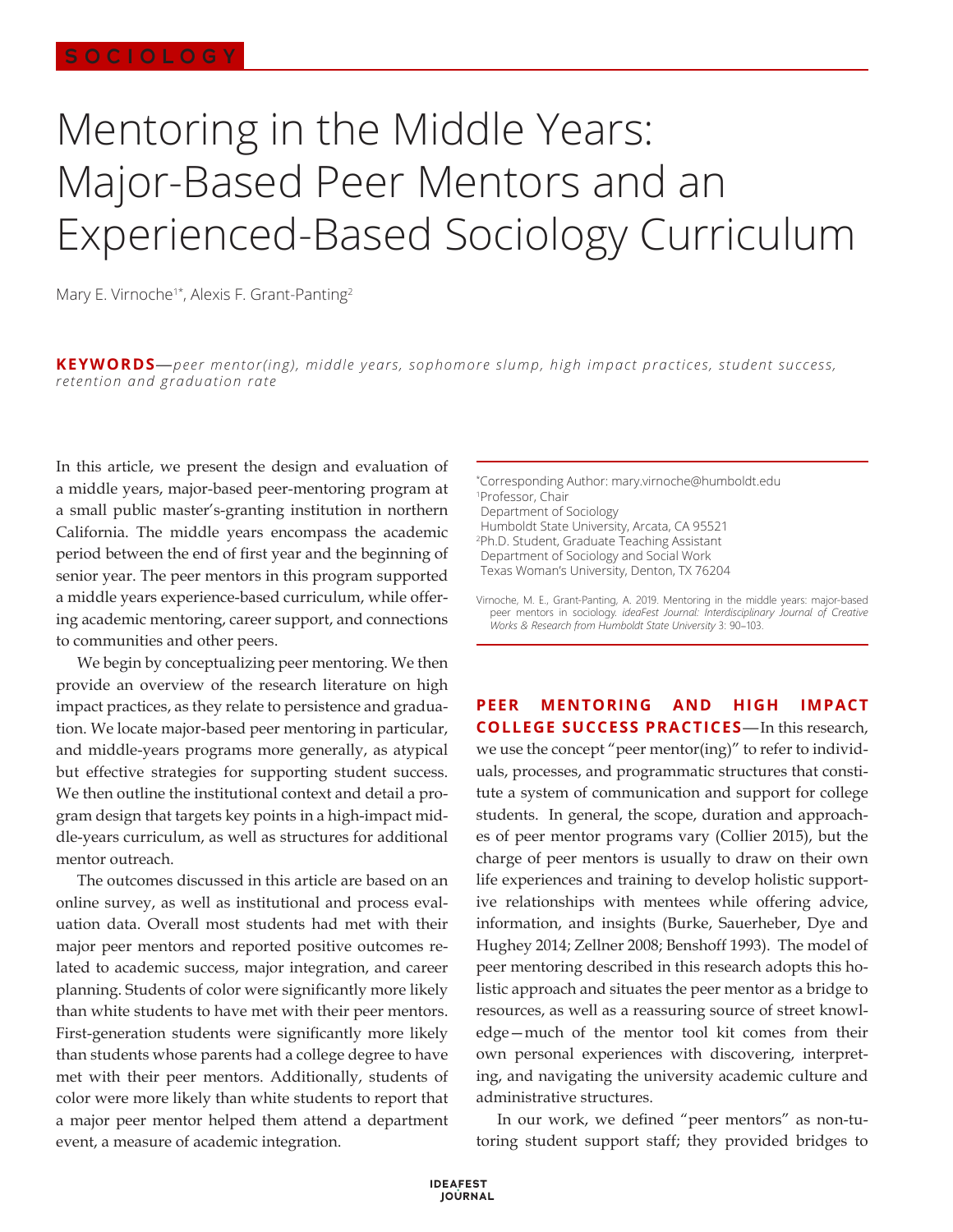tutoring, but did not provide those services directly. Peer mentor programs have been a central feature in the world of student affairs. Peer mentors are common in residence life, multicultural centers, and health centers. In the research literature, while the use of the term "tutor" was always linked with direct academic support (Cai, Lewis and Higdon 2015; Sloan, Davila and Malbon 2013), some research also used the term "peer mentor" to refer to this same direct delivery of assistance with academic work (Sherman and Burns 2015; Marcoux, Marken and Yu 2012).

Academic department adoption of non-tutoring peer mentors is less common, in general, and unique in its development in a non-STEM department such as Sociology. In the research literature, academic department-based peer mentor research that focused on non-tutoring models was primarily located in the fields of science, technology, engineering, and math (STEM) with recent histories of addressing diversity and retention (Bowling and Taylor 2015; Gross, Iverson, Willett and Manduca 2015; Tenenbaum, Anderson, Jett and Yourick 2014; Hogan et. al. 2017). To that extent, the research in this article contributes to the development, understanding, and evaluation of the unique challenges and opportunities for non-tutoring peer mentor models within academic programs in general, and social sciences more specifically. Furthermore, this work provides a model for leveraging major-based peer mentors to support high impact and inclusive curricular designs (Kuh 2008) that contribute to measures of student success, such as persistence and graduation.

Differences in college student persistence rates are often theorized in relationship to student integration (Tinto 1993). Academic integration includes meeting with advisors, discussing academic plans, participating in study groups and attending career-related workshops; social integration includes going places with friends from school and involvement in campus clubs. First-generation college students experience lower levels of both social and academic integration compared to students with parents who have a bachelor's degree or even some college experience (Nunez and Cuccaro-Alamin 1998). The National Center for Education Statistics (NCES) reports that students of color are more likely than white students to be first generation (NCES 2009). They face complicated higher education navigation challenges that include daily microaggressions (Sue 2010), as well as outright bigotry, while historically white campuses slowly reinvent

structures and policies to align with the needs of multicultural and diverse student bodies (Touchstone 2013).

Older models for student support focused on "assimilation." These models problematized "differences" as deficits in experience and values (Guiffrida 2006; Hurtado and Carter 1997). These deficit models of student success directed primary focus to program designs that "fix" students so that they can be successful in relatively static institutional environments.

More recent student success models define diversity and difference as an asset. They value contributions and strengths that every student can bring to their classrooms and programs (Freire [2005] 1970; Martin Lohfink 2005). Experience-based curriculum (Kuh 2008) and peer relationships (Kuh, Kinzie, Buckley, Bridge, and Hayek 2006; Yorke and Thomas 2003) are among the high impact practices that address inclusive student engagement and success. This work on integration has been linked with theory on upward mobility and cultural capital (Bourdieu [1977] 1984) and social capital linked to peer mentoring in higher education (Moschetti et. al. 2018). Some have designed university-wide mentoring programs focused on developing cultural capital through explicit linkages to academic and career networks (Ortiz and Virnoche 2015; Collier and Morgan 2008; Stanton-Salazar and Dornbusch 1995).

One recent pilot study by National Institute of Health researchers examined a peer mentor training model that "embraces and celebrates the cultural diversity within mentoring relationships" (Byars-Winston, Womack, Butz, McGee, Quinn, Utzerath, Saetermoe, Thomas 2018: 86). Researchers found that participants experienced cultural awareness training as valuable to their work with students from diverse backgrounds. Many peer mentor programs are now incorporating cultural competency training to harness student assets and strengths. In 2012, Michigan State University released a mentor training toolkit that emphasized training mentors to better understand their own cultural backgrounds as assets in developing peer mentor relationships (Bottomley, 2019).

Based on American College Testing (ACT) survey data from 258 four-year colleges and universities, students at the second year and into the latter part of their middle years need particular advising and support (ACT 2010:5). This period, sometimes referred to as the "sophomore slump," represents a second major flight period for reasons different from those for leaving in the first year. Students who were successful in their first year need to, in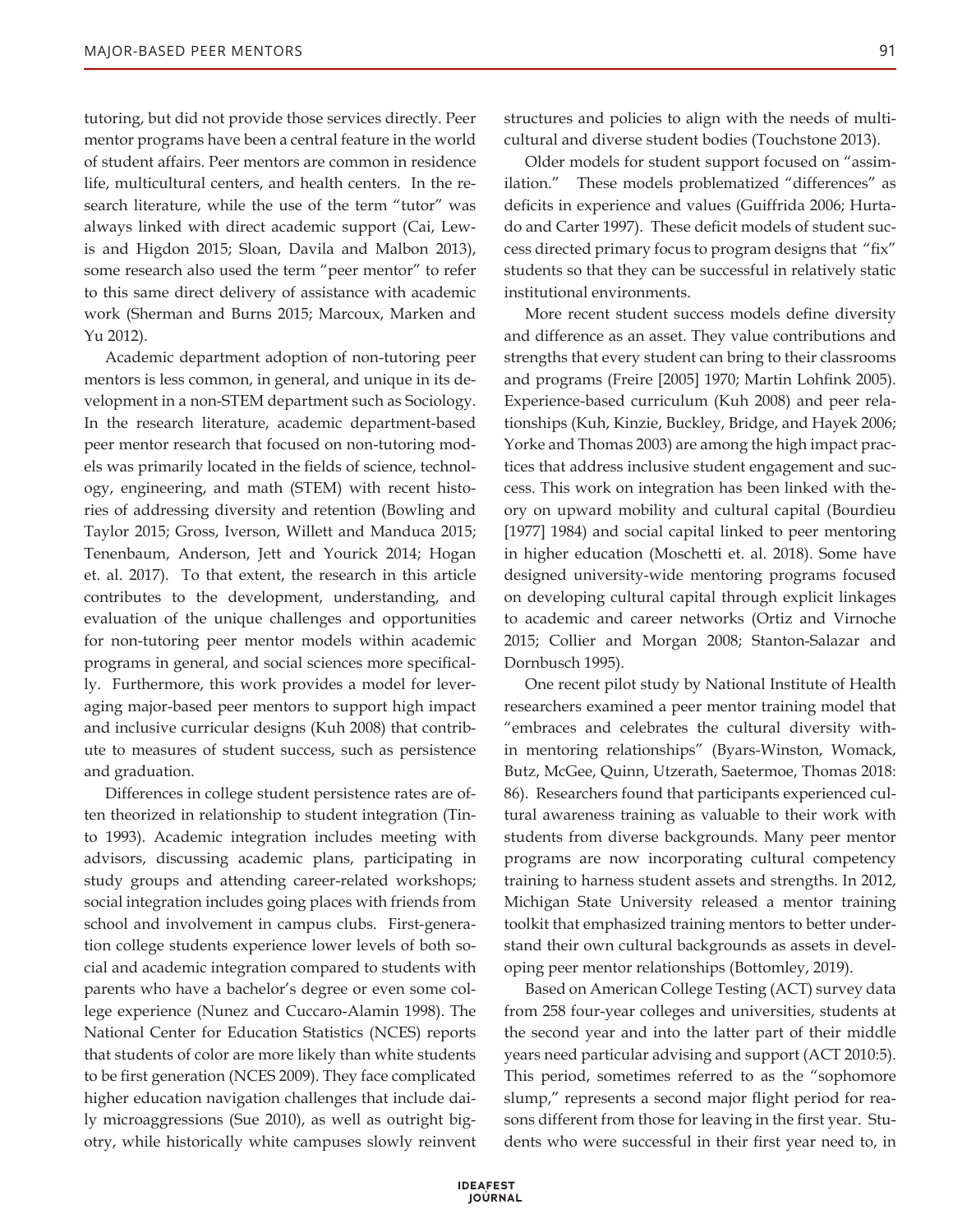their middle years, develop connections to academic and career paths, build new relationships that are supportive of that path, and engage in "focused exploration" through service and internship experiences that are much more intentional compared to often free-floating, freshmen-year involvement (Schaller 2005). According to Saveliff (2003), while social ties in the first semester were stronger predictors of Educational Opportunity Program (EOP) student persistence, academic (and career) ties were stronger predictors of EOP student persistence in subsequent years (Saveliff, 2003). EOP is a U.S. Department of Education TRIO program that provides comprehensive support for low-income, first-generation students.

A 2005 survey of 382 public and private four-year institutions found that only a little more than 35% of the institutions had at least one initiative specifically directed at sophomores (Tobolowsky and Cox 2007) and very few of those involved peer mentors. These sophomore programs were designed to address the early slump period focused on career planning (74%), major selection (65%), and/or academic advising (61%). About half the programs (46%) incorporated social events for sophomores. Yet only 15% of the institutions adopted models that employed peer mentors for sophomores. Within the California State University system, California Polytechnic State University (Cal Poly) provided a typical example of a sophomore program most common at the national level—they connected students and faculty mentors through a living community (CalPoly 2010) but did not include peer mentors.

The American Sociological Association (ASA) has taken particular interest in studying the academic success outcomes of students in our own discipline. The roots of Sociology and a recent renewed interest in social action (Dentler 2002; Burawoy 2004) provides rich grounds for designing and studying high impact practices like peer mentoring. Spalter-Roth, Senter, Stone and Wood (2010) suggest that major to career transition work is very important for students in majors like Sociology that are missing the obvious vocational pathways of majors like Nursing or even Social Work. Spalter- Roth, Van Vooren, and Senter (2015) found that Sociology is a particularly strong major for helping first-generation students overcome barriers in social and cultural capital.

During the last 20 years, one of the ASA flagship journals, Teaching Sociology, published several studies that discuss mentoring. Yet as observed within broader mentoring research outside our discipline, we found no

evidence of major-based undergraduate peer mentoring parallel to our model. Instead, the research in Teaching Sociology focused on mentoring of graduate student teaching that involved peer support (Jungels, Brown, Stombler, and Yasumoto 2014; Wurgler, VanHeuvelen, Loehr and Grace 2014; Hunt, Mair, and Atkinson 2012), as well as teaching collaboration models that involved faculty mentors (Finch and Fernández 2014; Moss and Blouin 2014). Other work on graduate-level mentoring focused on professional socialization (Keith and Moore 1995; Jones, Davis and Price 2004) and preparing doctoral students to move into full-time faculty positions.

The Teaching Sociology research that focused on undergraduate sociology mentoring addressed the benefits of student-faculty relationships in collaborative research (Shostack, Girouard, Cunningham and Cadge 2010; Howery and Rodriguez 2006; Crawford, Suarez-Balcazar, Reich, Figert, and Nyden 1996). At the undergraduate level, Howery and Rodriguez (2006) noted that collaborative research provided a "fruitful" context for student-faculty mentoring of minoritized students who might not otherwise seek or find mentoring. Other research on undergraduate peer mentoring appeared in the form of "peer facilitators" or instructional leaders for service learning (Chesler, Ford, Galura and Charbeneau 2006) or classroom-based peer learning models (Foster 2015; Petronito 1991). These models rely on the tutor conceptualization of peer mentors that is different than the model in our study. As noted above, we found no other research suggesting the formal adoption of Sociology non-tutoring peer-mentor models like ours.

**A SHIFTING INSTITUTIONAL CONTEXT: THE UNIVERSITY SYSTEM, THE CAMPUS, AND THE MAJOR**—Humboldt State University (HSU) is one of 23 campuses in the California State University (CSU) system. HSU is the northern-most campus and in a rural setting with 74% of students originating from areas more than 250 miles away (HSUIR 2012). In the fall term of 2012, HSU served 8,116 students through 49 baccalaureate degree majors, 12 graduate programs, and 14 credential programs (HSUIR 2012). In the last several years enrollments have dropped and the campus has experienced a series of deep budget cuts.

We launched the major-based peer mentoring program as the campus engaged with a CSU system-wide retention and graduation initiative (GI 2025). The initiative called for the closure of student opportunity gaps,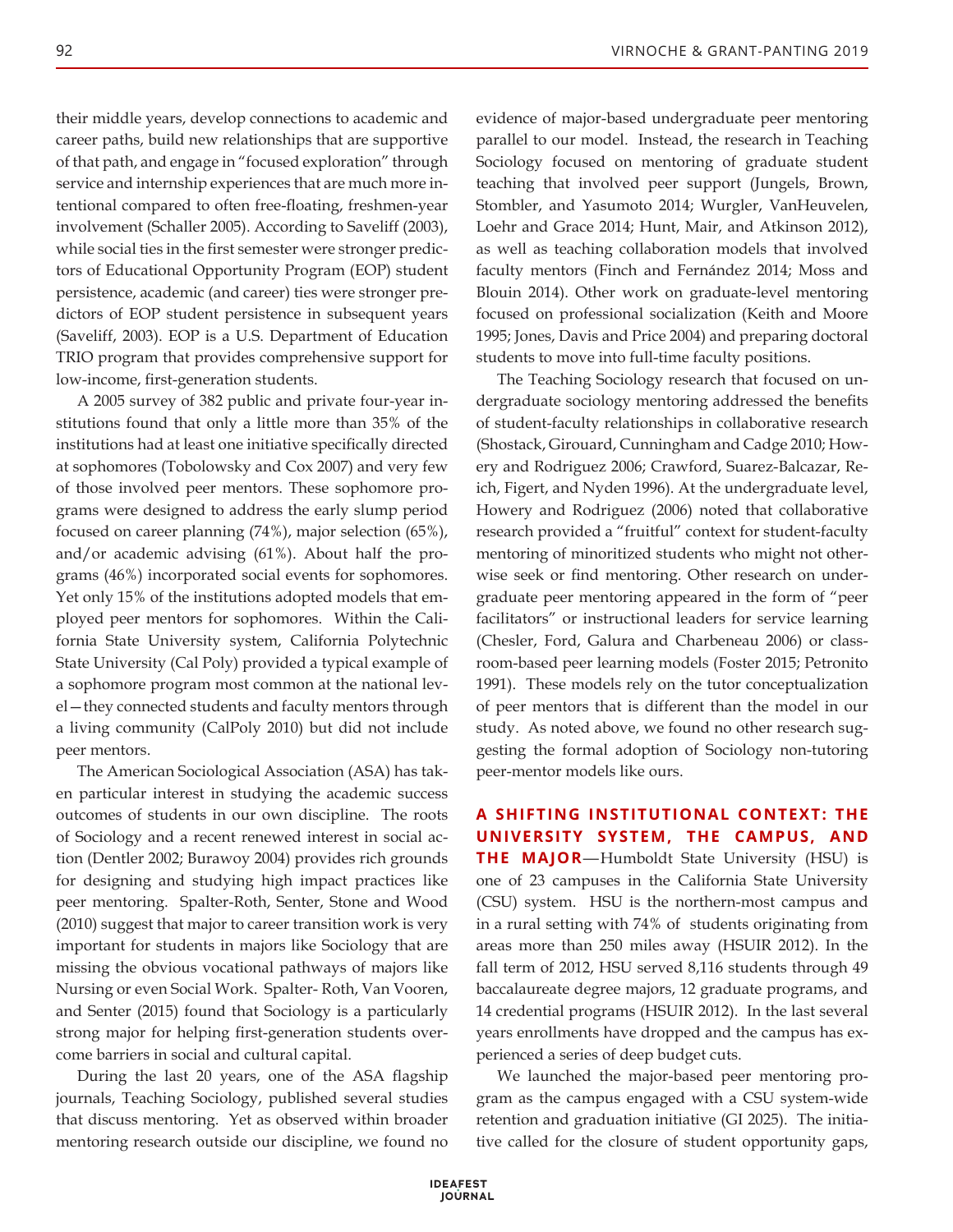as well as improvements in retention rates and decreases in years to graduation. During this same period, while first-generation, as well as Pell-eligible students, continued to make up more than half the HSU student population, the campus increased enrollment of minoritized students. In 2013, the campus earned the federal designation of "Hispanic-Serving Institution (HSI)" (U.S Department of Education 2016). By 2018, students of color made up almost 50% of the student body. Throughout this period, the Department of Sociology maintained greater student diversity than the broader campus. With majors in Criminology and Justice Studies (CJS) and Sociology (SOC), by 2018, more than two-thirds of the students in the Department were first-generation college students. More than two-thirds received Pell grants. And more than two-thirds of students in the Department identified as students of color.

HSU students encounter a conflicted campus environment and community. University classroom windows frame vistas of a redwood forest, a local marsh, and the Pacific Ocean. These sites fuel the curiosity and commitment of Department faculty and students engaged in courses like Environmental Crime, Forests and Culture, Social Ecology, and Environmental Inequality and Globalization. At the same time, the rural California community that surrounds the campus is predominantly white. The red terracotta rooftop tiles across campus buildings signal a history marked by colonialism. That history includes the genocide of the Wiyot people on whose land the university now towers. This continued dark side of the community is evidenced in news headlines that report student and community fear and anger with racism and violence, including the 2017 murder of David Josiah Lawson who was a second-year CJS major at the time he was stabbed at an off-campus party.

Students in the CJS and SOC majors experience a department with a long history and strong identity in social justice and change. In that way, courses like Community Organizing provide tools for one way to address the world around them. Faculty and students are engaged in community action research, activism, and applied sociological research. In much of the coursework and in related applied research and activism, race, class, gender, sexuality, and citizenship are organizing frameworks that drive us in posing challenging questions about power and privilege, and help in developing solutions that support social justice. To some extent, the academic classrooms in the Department provide space for students to understand, discuss, and work together on addressing injustices around them.

Like many programs, during the last 20 years the tenure density of the Department has decreased and we rely more and more on critical "temporary" faculty members. In 2001 the department employed nine tenure-line faculty members and few lecturers to serve one relatively small (136) undergraduate major and a master's program. In 2012, we launched a new major in Criminology and Justice Studies (CJS). In 2018, with the additional CJS major and triple the overall Department enrollments, seven tenure-line faculty members and the equivalent of almost five full-time lecturers supported the three programs. In 2013 during the first year of the CJS program, we enrolled 61 CJS majors and in the next academic year, that number more than doubled to 149. Since 2012, the MA program averaged 20 graduate students (HSUIR 2015) and major enrollments grew. At census fall 2018, we enrolled 367 majors across our two BA programs.

#### **PROGRAM DESIGN: PEER MENTORS SUP-PORT AN EXPERIENCE-BASED CURRICULUM AND HOLISIC ADVISING**—In January 2013, we

launched one of the first "major-based" peer-mentor programs on campus. Alexis Grant, the second author on this paper, was the grassroots catalyst for the initiative. She was already well-networked and respected among her peers in the Sociology community and it was her idea to start a mentoring program. She was a mature transfer student who had experience with training and outreach for AmeriCorps in the Washington, D.C. region. Her work had involved mobilizing young people to be active members in the community, as well as mentoring AmeriCorps members. Her mentoring supported the retention of the corps members in their year-long service commitments.

We designed the Sociology peer mentor program to provide one-to-one mentoring that supported a Department practice of holistic advising, as well as outreach to groups of Sociology majors in key courses. This course outreach focused on pivotal points in the curriculum where we knew peer support could be most beneficial. Peer mentors met with students in a second-year service learning class, a third-year professional development seminar, and in courses where students prepared materials required for enrollment in capstone internship and thesis courses. The curriculum itself was informed by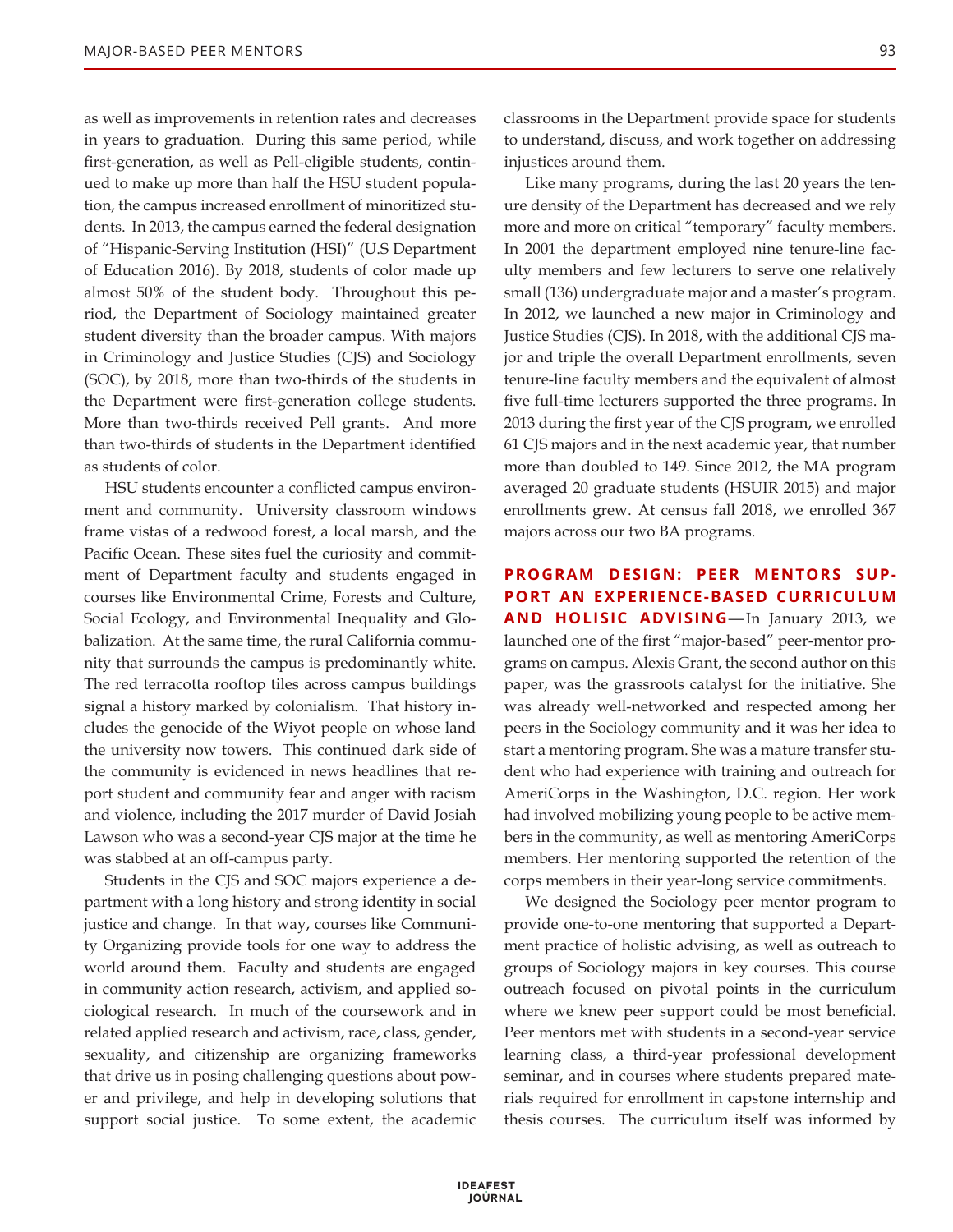research on high impact teaching and learning, as discussed in the literature review of this article. The curriculum addresses career uncertainties. It also creates connections between developing academic skills, "real life" experiences, and imagined post-academic life.

The mentors also served as social links to support student involvement with major-related activities and academic community building. They encouraged mentees to attend a variety of department events from degree planning workshops to beach bonfires. They also collaborated with the Sociology Student Association on planning events and generating participation. In the following sections, we provide further detail on the curriculum and the role of peer mentors in supporting students in the program.

*Service learning second-year course*. Since 2010, the Department consistently taught the second year "Social Issues and Action" course with a service-learning component. CJS majors enroll in a parallel "Criminalization/ Inequalities" class. All students work with a faculty service learning and internship coordinator, as well as the university service learning office, to identify a community organization of interest and complete 13–20 hours of service in that placement. Service learning experiences include everything from assisting at the local food bank to playing board games and talking with teens at juvenile hall. As these are short-term community experiences, they usually involve relatively simple tasks while allowing students a small window into the operations of a community group.

Peer mentors work with the faculty coordinator to support Sociology majors as they search for and confirm their service learning placements. Service learning engages students with the community at an early stage, begins to build their network, and structures an opportunity to think about possible career pathways. While some students are already seasoned volunteers, others have never volunteered or are not familiar with the local community. The prospect of cold calling employers can be very intimidating. Therefore, peer mentors were crucial in supporting this process.

Peer mentors introduced themselves to the service-learning students during the first weeks in the semester. They share their own experiences and offer to meet with students one-to-one to brainstorm on service learning opportunities and make contact with organizational staff. They provided students with their contact information and how they can best connect with them. Mentors also used the student sociology club as an avenue for outreach and connection with students. They attended sociology club events, meetings, and outreach events designed for clubs by the university.

*Professional development seminar.* After several years as a pilot elective course, in 2013 the Department began to require a one-unit professional development seminar for students in their second or third year. We created the seminar in response to student feedback that the résumé and career work we had been doing in the capstone course was too little and too late. We are one of only about half (51%) of U.S. Sociology programs that deliver career-related content formally in our curriculum and one of one-third (32.9%) of programs that require students to take the course (American Sociological Association 2018). Integrating key elements of professional development and job search (Hecht 2016) into a required seminar addresses career-mentoring challenges for large enrollment majors. The seminars also address equity gaps that develop around professional mentoring delivery without the structure that curricular integration offers. Furthermore, with a professional foundation in place via the seminar, one-to-one student-faculty advising and peer mentoring can build on that knowledge.

Major peer mentors are required to have taken or be enrolled in the professional development seminar. With these skills in place, they are able to support their mentees in seeking service learning placements, internships, and jobs. The proseminar topics include building résumés and cover letters, as well as networking logic, organization systems, and other skills from elevator speeches to working a room. The Harvard Business School reported that 65 to 85% of jobs are found through networking (Harvard 2012). Students also learn to plan and manage a job search, from creating a system to keep track of all the moving pieces to business correspondence and interview preparation. We partner with career center staff so that everyone completes at least one mock interview. And as a class they talk with a panel of community professionals who share their experiences of hiring new staff members. The panel discussion is usually followed by a reception where students are encouraged to apply the networking skills they learned in class.

In the early phases, we team-taught the seminar to give faculty members a chance to solidify their own comfort levels with not only teaching, but also implementing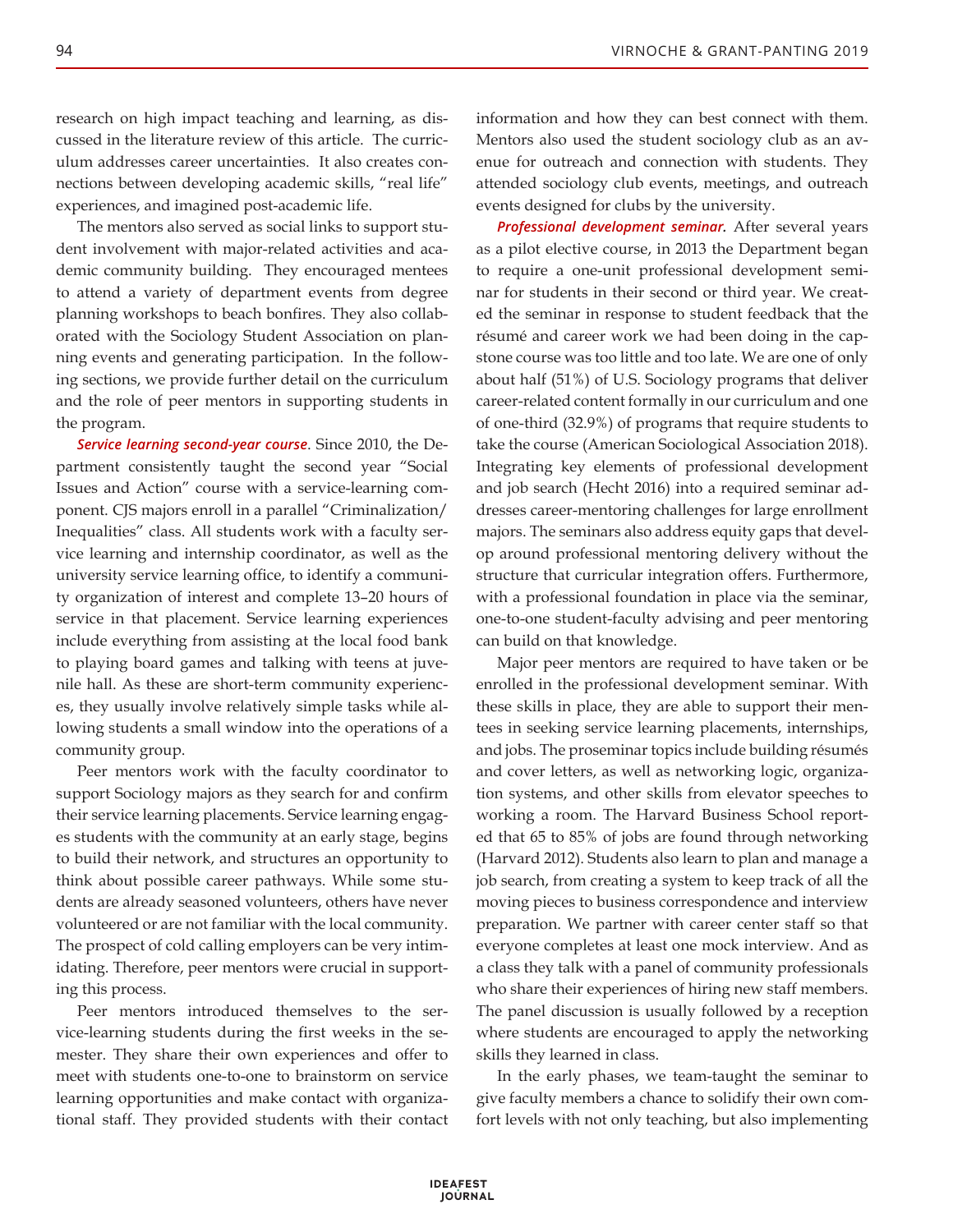these professional practices. The instructors also collaborate with professional staff at the career center for mock interview support, as well as computer lab trainings where students are introduced to the latest online internship and job sites.

For students planning graduate study, we offer a parallel seminar with a slightly different focus. We build CVs and statements of purpose. We plan for building research experiences that make students competitive in their graduate school applications. Students also develop strategies and systems for researching and organizing their graduate program search processes, as well as linking networking strategies with that search. They all participate in mock interviews where their peers watch and participate in providing feedback—they learn quickly to identify strong points and areas that need work in peer interviews. During the final graduate school seminar meeting, the class meets with a panel of experts. Most terms we include panelists who speak to PhD, MA, MSW and law school considerations and admissions.

*Capstone thesis or internship*. The capstone is the final experience-based course. In the semester before their capstone, students must decide and get instructor approval to enroll. The preparation for enrollment requires considerable work. Peer mentors are trained on how to support students in the planning processes, even if they have not yet completed capstone themselves.

Peer mentors accompany the capstone faculty coordinator for thesis and internship classes when they meet with students in key gateway classes: research methods and theory. In this meeting, the faculty coordinator reviews the options for capstone and explains the details of forms and contracts required to secure permission to enroll in the internship class versus the senior thesis course. Here again, peer mentors offer to set up meetings with students to help them with the process. For internship students, this often involves 2–3 informational interviews with area organizations and then development of a contract for at least 90 hours of work. For example, one recent student contracted to help plan and coordinate an annual fundraiser for Big Brothers Big Sisters. For thesis students, they must secure approval on a research proposal. Because of the department emphasis on social justice and public sociology, sometimes senior thesis students work for or collaborate with campus departments or community organizations. On the other hand, because of relationships with research centers on campus, sometimes our students choose to secure research assistantships for their internship experiences. In addition, peer mentors encourage their mentees to attend the final presentations of thesis presentations and internship poster sessions scheduled in the last week of each term.

*Supporting holistic advising*. The Department integrated major-based peer mentors into three existing advising mechanisms: (i) pre-registration group advising; (ii) pre-registration one-to-one faculty advising; and (iii) walk-in main office traffic where students get answers to general questions about the department and other resources. In 2017, the Department discontinued group advising and adopted a policy for holistic one-to-one advising; all majors meet with a professional or faculty advisor at least once each term. Advisors then release registration system advising holds allowing students to enroll in classes for the next term. Peer mentors offer "pre-advising" in anticipation of busy registration period schedules. Pre-advising helps students make the best use of their faculty advising time. Peer mentors help students identify questions, as well as prepare and review important advising materials, such as their degree plan and paperwork required to register for some specialized classes (internship and thesis). All students in our majors develop two or four-year online degree plans that link directly to degree audits in an online academic records system.

**PROCESS EVALUATION: CHALLENGES AND ADJUSTMENTS**—Throughout the early development of the program, Mary (the first author on this paper) collected qualitative process evaluation data from peer mentors and mentees, as well as from staff and faculty members. She noted information shared in peer mentor meetings, as well as through informal conversations in the office and the hallways. In this section, we discuss some of these data, particularly as they related to changes we implemented in the program design. We focus on identifying peer mentors, structuring contact, navigating caseloads, and training.

*Identifying peer mentors.* The peer mentors themselves reported overall positive experiences in their work supporting students in our majors. We learned that the best peer mentors were outgoing and mature students who also possessed a good amount of "street smarts" about getting things done on the HSU campus. Some skills/ knowledge could be provided through training, but major mentors really did need an already developed sense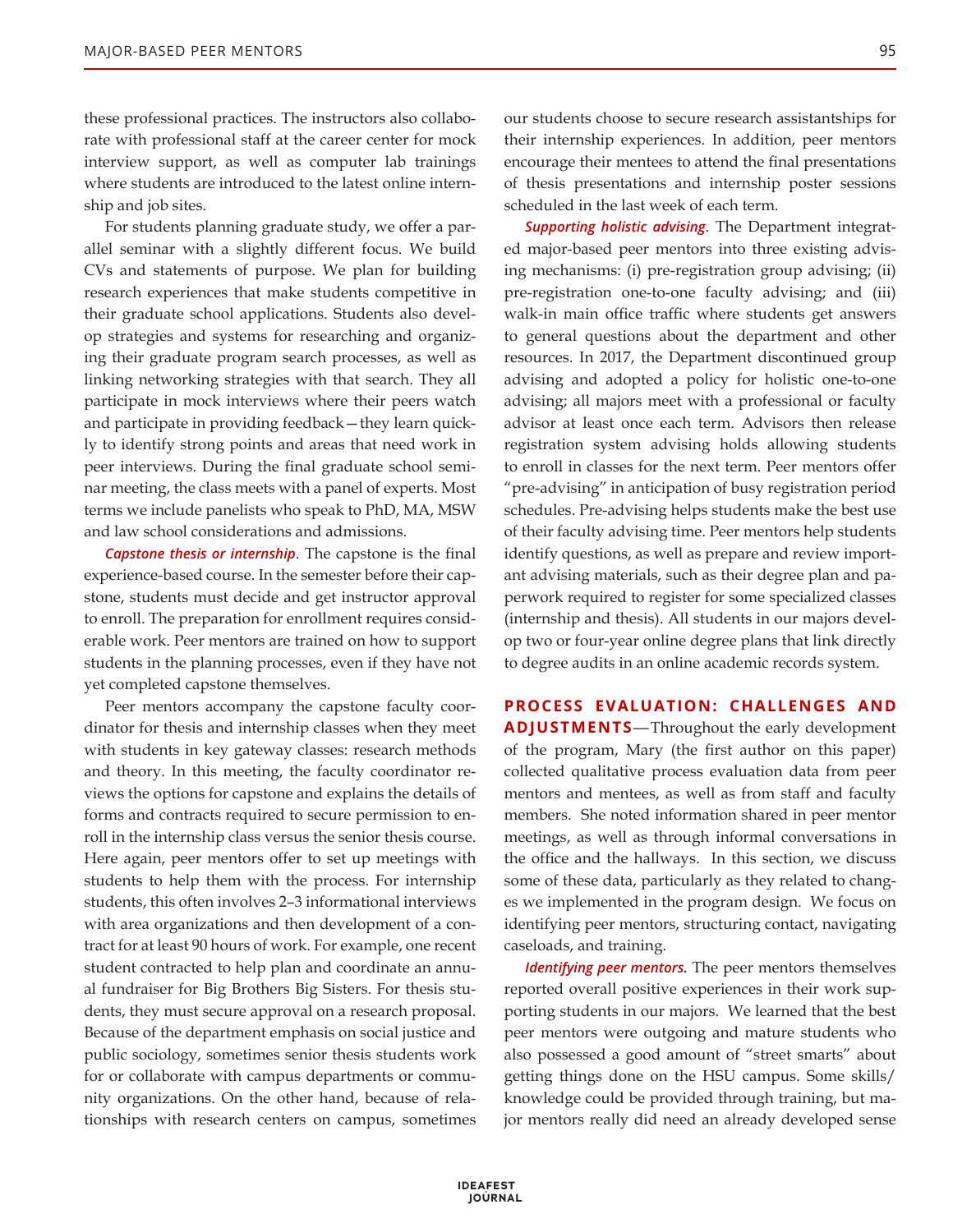of the campus, the department, and the major. In addition, the same student in the major who made an excellent writing tutor (quiet and steady) was not necessarily the same student who would be really outgoing, best received, and trusted as a peer mentor.

Students found it easy to talk to Alexis and she often worked with students referred to her by friends. "You need to talk to Alexis…" was the word on the street. Alexis had come up through the community college system like more than half of the other students in the Sociology major. She worked hard and had excellent grades. As an African-American transfer student, she related to the struggles of other students, including the racial challenges of studying on a predominantly white campus in a very white region of the state. The Sociology major was more diverse than most other programs on campus, yet students still experienced struggles with microaggressions (Sue 2019) and structural racism (Crenshaw, Luke Harris and Lipsitz 2018). In addition to navigating the racial landscape of campus, majors also struggled with the demands of being student athletes and parents. Outgoing mentors built rapport and trust to help students meet a range of needs.

*Structuring contact: avoiding over-advising and reaching those who most need support*. In the original program structure, we built two main mechanisms to connect mentees with a peer mentor: the first caseload method mirrored the design of the HSU first-year peer-mentoring program (Ortiz and Virnoche 2015). The second mechanism relied on faculty members connecting students with peer mentors. Relying on caseload lists, Sociology peer mentors pulled majors to them through frequent communications in person and via email. The three mentors led by Alexis sent out initial communications and visited classes. From these communications, and targeted communication at advising time, they generated meetings. Alexis in her playful yet assertive style would see a mentee on campus and remind them that they owed her a meeting. The second method involved working collaboratively with the faculty. Faculty members pushed Sociology majors to mentors with emails such as "Could you check in on Jackie Jones? Just ask her how things are going?"

In the second year, where we initiated the caseload lists, students were coming to Alexis and asking if they could switch mentors. Alexis did some mentoring of students off her list, but her workload became overwhelming. It was challenging to manage the demands, as the students knew Alexis was the mentor with the most experience. At the same time, she was mentoring students who perhaps needed less support. At least a few students reported to mentors that there were too many emails and efforts to get them to meet and that we should cut back on those efforts. Some students who had Educational Opportunity Program (EOP) advisors, faculty advisors, and now a major peer mentor said they were "over advised." Yet Alexis told her mentees who were also EOP students that she could really help with "major" advising. Another peer mentor felt that in general, the pre-advising meetings were the time when he had the most tangible outcomes—that maybe we could cut back and focus mentoring on just a few key things. In general, the mentors said that plugging into class structures was the easiest and most accepted way to have contact with mentees and work from there.

Similar "over-advising" concerns were part of broader campus conversations that sought to identify and target students with the fewest advising resources and avoid adding yet another layer of support to students who were already well-supported. While we know that some students have multiple contacts with staff and faculty members, as well as first-year peer mentors, there are other students whose one-to-one contact with even one faculty members was fleeting at best. The question remains regarding how to get students who need more advising to contact the right people and when to leave students alone. With a relatively small department, Sociology faculty members were able to provide some of that direction as they identified students in their classes who needed mentoring support. As the Department grew, identifying students in need of peer-mentoring support became more difficult.

In 2015, at the suggestion of the office manager, peer mentors began staffing the main office 4–6 hours each week. Office hours in a more remote general resource room had been too lonely. This main office availability not only provided relief to the office professional staff, but also gave peer mentors greater visibility. The new structure generated an even more lively Department office culture: many students stopped by to say "hello" and more students could receive immediate extended support from peer mentors.

*Creating and navigating peer mentor caseloads*. In the first years of peer mentoring, all Sociology majors who had 25–90 units received an email in the fall introducing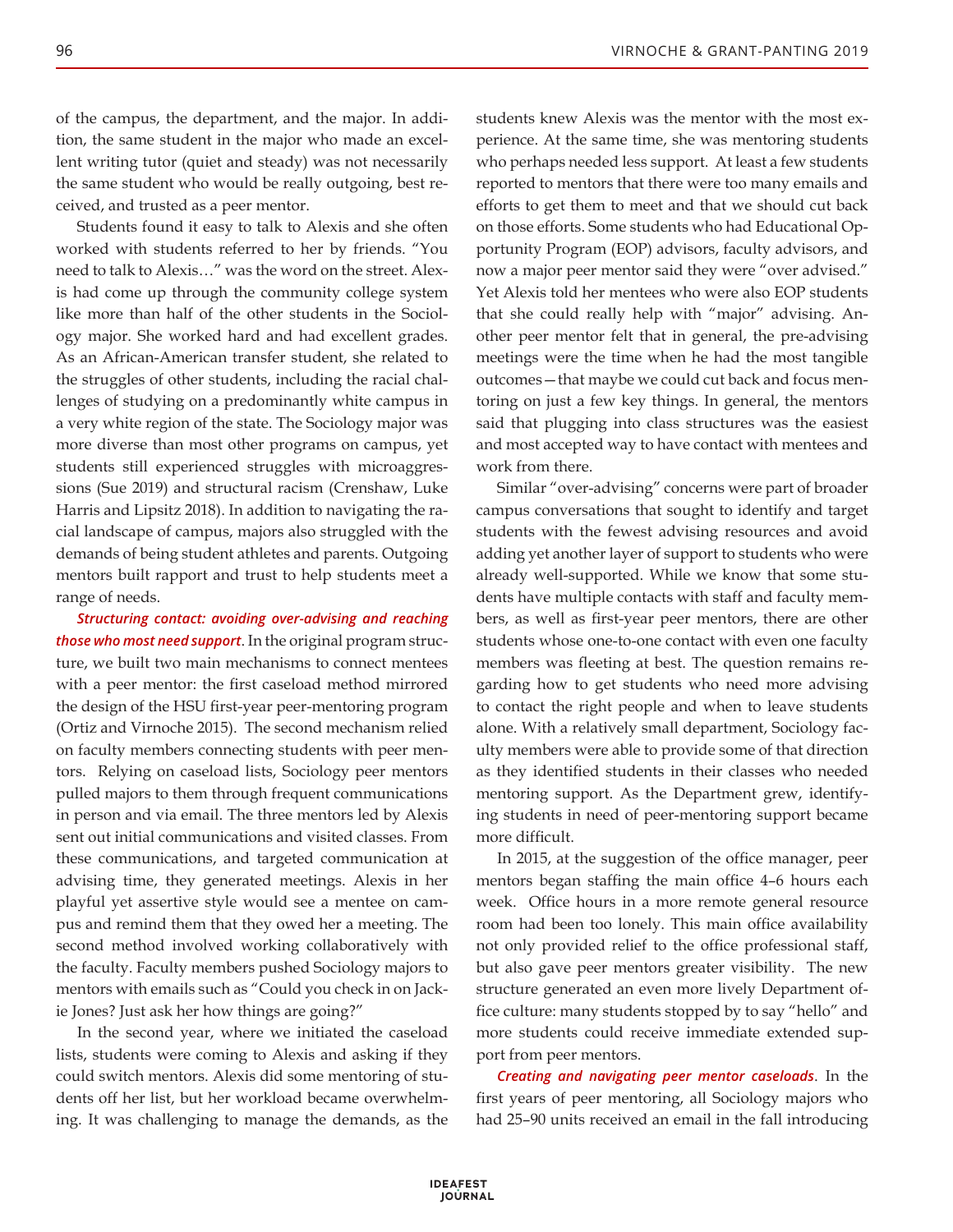the major peer mentors and letting them know that a mentor would be contacting them. We divided the lists of potential mentees between two mentors and at least initially paired students who identified as African American or Latino with mentors who identified similarly. The program only employed 2–3 peer mentors in any given year. After that first year and as our enrollments grew, we abandoned matching based on ethnicity or other identities. Regardless of ethnicity, in that first year many students encouraged their friends to talk to Alexis, who identified as African American and had the most experience. In addition, in that first year, even majors who had more than 90 units asked to meet with Alexis and we added them to the list of students who we considered part of our mentoring population.

At the start of the third year, at the request of past transfer students, mentors began outreach via email to transfer students over the summer. Sociology at that time enrolled 30–40 transfer students every fall and the system required that they have all their lower division coursework complete. As a designated transfer student advisor for years, Mary saw many students in shock as they worked out tightly scheduled degree plans that potentially had them graduating in three or four semesters. They had a short period to transition into a new university setting, connect, and move on.

We started the program with mentor-mentee intensive email and personal contact. This was the model for the university-wide, first-year peer-mentoring program. We scaled this back to a model that structured mentor outreach around two particular times and related objectives: (i) September/February mentors focused on getting students to department social events, career and study abroad fairs, and providing transfer student transition support; and (ii) October/November and March/April focused on pre-advising meetings to help students get ready for required meetings with their faculty advisors.

*Peer mentor training*. Mentors received training before and during their mentoring experience. Because most academic departments seldom have the capacity to fully train mentor staff, we initially looked outside for training programs organized in student affairs. While a centralized training program for student leaders was not fully developed on our campus, several cohorts of major-based peer mentors participated in segments of trainings that were designed for mentors employed by the campus firstyear peer mentor program. This spring training included

introductions to student development theory, principles of mentoring, campus demographic and retention information, cultural competency skills, leadership, and campus resources. In August, major-based peer mentors also participated in parts of a week-long, first-year mentor training (Ortiz and Virnoche 2015).

In recent years, because of over-taxation of student affairs staff asked to also support our academic mentors, we moved to more limited in-house training. We tried a couple of different models for training shared across 6–8 academic departments with major-based peer mentoring. In general, the shift created instability in training delivery and further highlighted a significant need for a campus-wide infrastructure to support major-based peer mentors.

**ONLINE SURVEY EVALUATION OF MAJOR PEER MENTORING**—In February 2014, to generate initial assessment data and inform potential program changes, we administered an online questionnaire to 90 Sociology majors on our mentoring list who had received emails and potentially met with our major peer mentors. Some of these students were part of the first year of mentoring and continued in the second year. The response rate was 43%. More than half the respondents (61%) identified as female, a rate slightly higher than female representation in the major (57%). The sample included 34% (14) white students and 32% (11) Latino students. The other respondents identified as bi/multi-racial (3), African American (1), and American Indian (1). Six (15%) students identified as other or did not respond to the question about ethnicity. While African Americans were underrepresented given their enrollment in Sociology, majors identifying with other race and ethnic groups were appropriately represented in the sample, though small numbers make it statistically impossible to draw conclusions based on single racial/ethnic identifications.

More than two thirds (67%) of the respondents identified as sophomores or juniors. While 48% of the students at the university in 2013–14 identified as first generation, 69% (26) of our respondents indicated that they were first generation college students. About half (19) indicated that they worked and went to school.

*Mentoring impacted academic success, major integration,*  and career planning. More than two-thirds  $(71\% , n = 38)$ of the respondents indicated that they had met with a major peer mentor (**TABLE 1**). On all but one measure of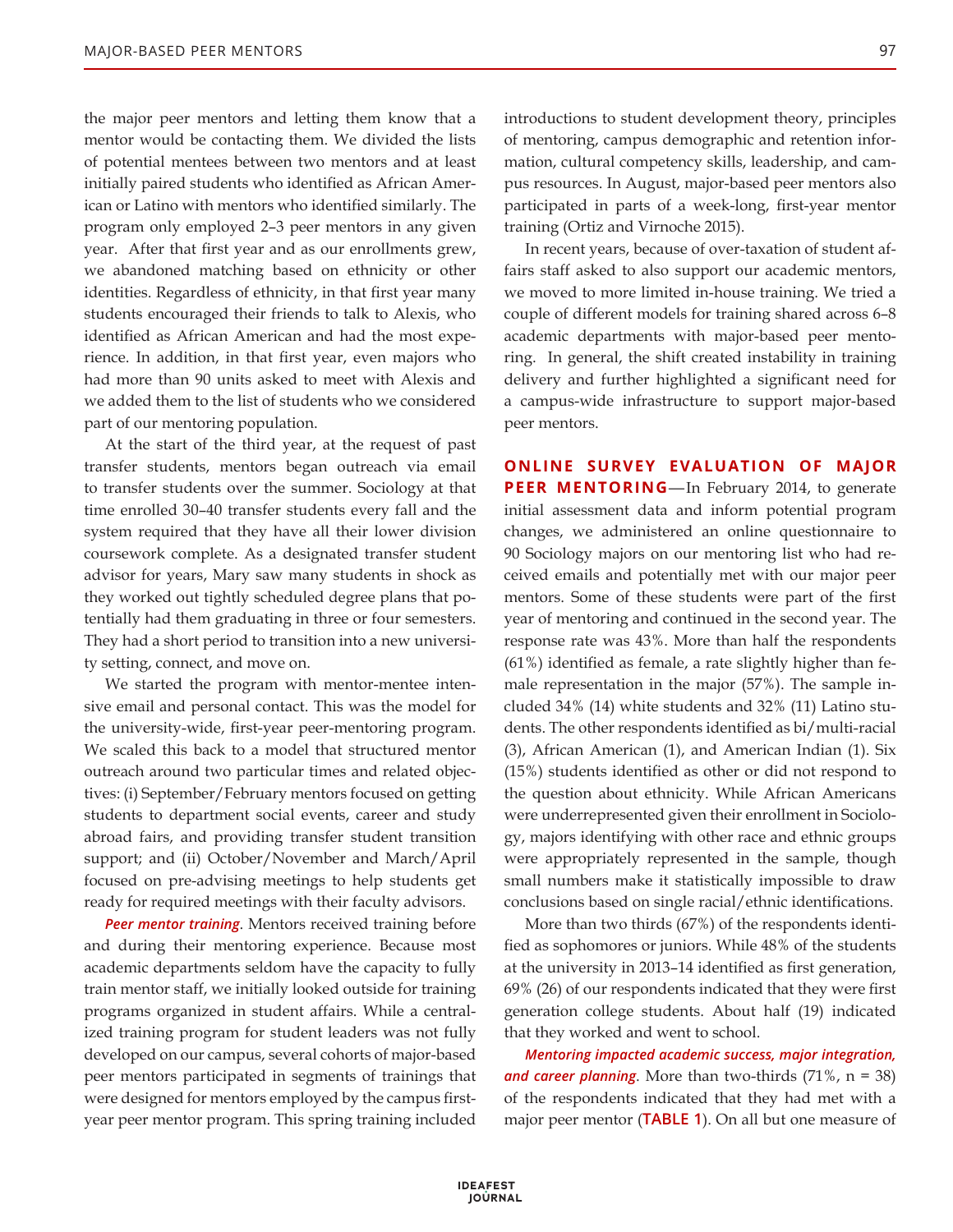academic success, major integration, and career planning, at least two-thirds of respondents who met with major peer mentors reported receiving support in these areas. As noted earlier, major integration and career planning are particularly salient factors that maintain student success in the middle years of their college experience (Saveliff 2002; Schaller 2005).

Fifty percent of respondents indicated that a peer mentor helped them attend a department event. Almost all (92%) of respondents indicated a peer mentor helped them feel welcome in the program and more than threefourths (79%) indicated that they received help from their mentor in connecting with faculty. Likewise, more than two-thirds (67%) reported mentor help with career planning. Overall, the results indicate that the mentor curriculum and outreach was successful in reaching the program objectives.

*First generation and students of color more likely to meet with peer mentors*. Generation status and ethnic/racial identity impacted the likelihood that students chose to meet with a peer mentor. First generation students were more likely (80%) than continuing generation students (46%) to meet with a peer mentor ( $\chi^2$  (1, N = 36) = 4.3, P < 0.05). Likewise, students of color were more likely (81%) than white students (46%) to meet with a peer mentor  $(\chi^2)$  $(1, N = 29) = 3.91, P < 0.10$ . These outcomes on the use of peer mentoring are promising given reported retention and graduation gaps for these groups of students. As noted in other research, peer mentors can serve as a vital bridge to achieving intermediary objectives of the middle years (academic integration and career planning) that lead to retention and graduation. There was no statistically significant relationship between gender and respondent reports of meeting with a major peer mentor.

*Major peer mentoring impacts major integration for students of color*. Of the students who met with major peer mentors, students of color were more likely than white students to report that a mentor helped them attend department events. More than two-thirds (67%) of students of color reported support with event attendance compared to 17% of white students ( $\chi^2$  (1, N = 18) = 4.0, P < 0.1). Participating in department-related events was one measure of academic integration included in the online survey. As noted earlier, connection to an academic program of study is particularly vital for students in the middle years. These connections support a sense of belonging in a course of study. Coupled with a post-graduation focal point (career direction), these experiences affirm

meaning and worth as students face the day-to-day challenges of being a student. Students of color in a predominantly white campus and community often experience additional barriers to academic integration. Major peer mentoring provided particularly promising results for mitigating one of these challenges for students of color.

*Connection, security, and guidance: peer mentors "in my corner"*. The survey included two open-ended questions directly related to major-based peer mentoring. The first asked: "What have been the best aspects of major-based peer mentoring for you?" More than half the participants (55% n = 21) provided one or two sentence/phrase responses. More than half the comments related to the significance of support coming from a peer. Their relationships with peer mentors created a sense of security. Overall, they noted that peer mentors helped them create connections to other students, faculty, resources, and a check that they were on track. One first generation white female transfer student wrote the longest response that captures the sentiment across comments:

My mentor was willing to stay connected with me during my first semester. This extra resource enabled me to feel more secure in my new surroundings with the Sociology Department. Additionally, my peer mentor met with me in person to listen to concerns that I had regarding my course and gave me suggestions and options. As a result of this regular personal and email interaction, I was able to stay on track and not give up on myself when things got tough during the semester. My peer mentor was genuinely interested in my well-being and how I was doing in my classes and with my instructors. It meant a lot to me knowing that someone was in my corner rooting for my academic success. I am on a clear path towards my graduation at this time…It is a much-needed and invaluable resource.

Another student, a first-generation Latino (male) wrote:

The fact that you can talk to another student definitely adds another level of comfort and security when inquiring about classes to take in the following semester.

The second open-ended question asked "What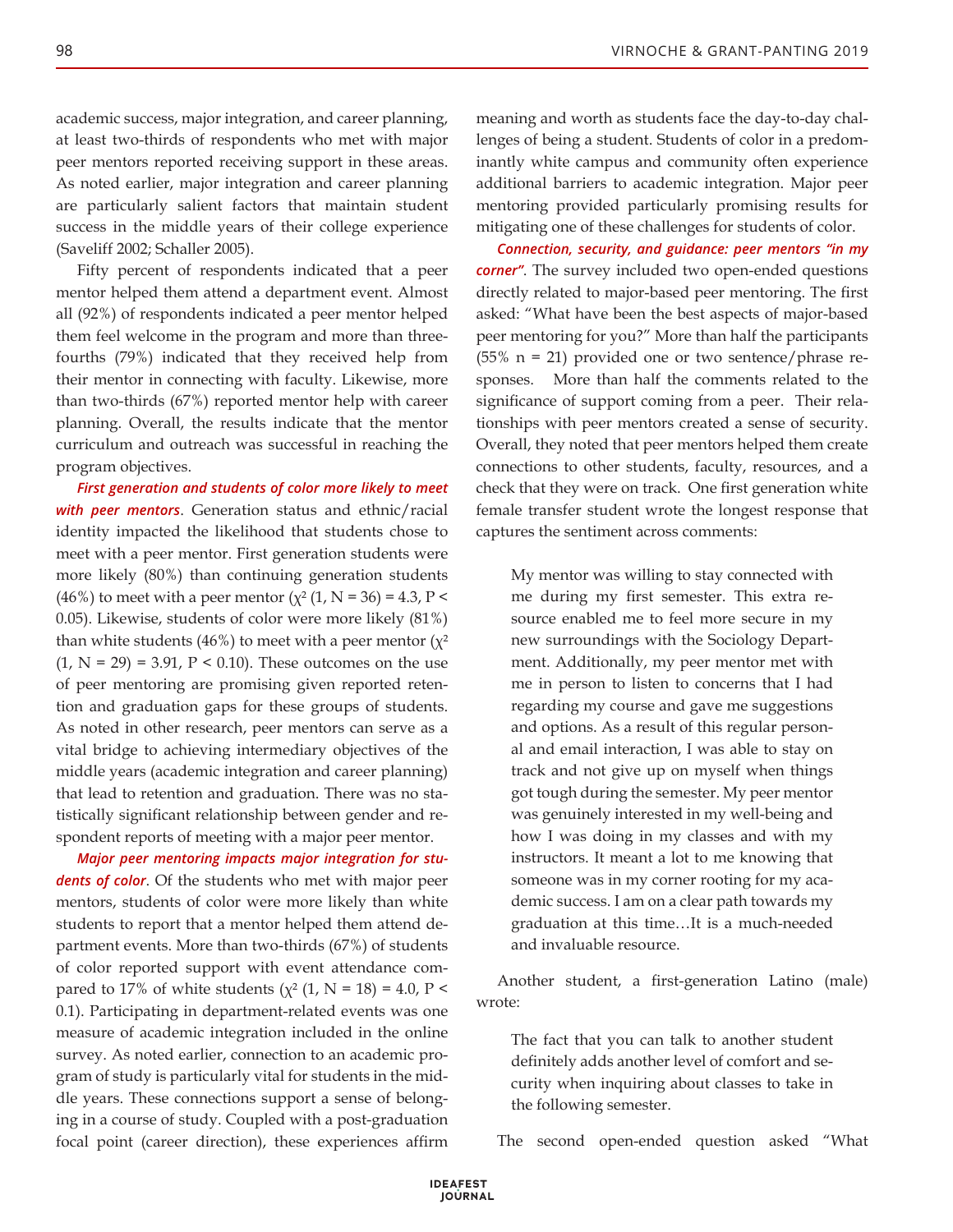|                                        |         |       | Gender         |               |                   | <b>Ethnicity</b>     |                           |                                                                     | Generation                                    |                                           |
|----------------------------------------|---------|-------|----------------|---------------|-------------------|----------------------|---------------------------|---------------------------------------------------------------------|-----------------------------------------------|-------------------------------------------|
|                                        | Overall | Women | Men            | ⊳             | Students<br>White | Students<br>of Color | ⊳                         | Continuing                                                          | First                                         | ⊳                                         |
|                                        | (38)    | (22)  | (13)           |               | (13)              | (16)                 |                           | $(11)$                                                              | (25)                                          |                                           |
| Met with a Major Peer Mentor           | $\geq$  | 53    | C <sub>2</sub> | $\frac{1}{2}$ | 46                | $\frac{8}{3}$        | $+35*$                    | 46                                                                  | 80                                            | $+34**$                                   |
|                                        | (24)    | (91)  | $\supseteq$    |               | $\circledcirc$    | (12)                 |                           | $\widehat{\mathbb{G}}$                                              | (61)                                          |                                           |
| A mentor helped me<br>Academic Success |         |       |                |               |                   |                      |                           |                                                                     |                                               |                                           |
| Be successful in courses               | 83      | 52    | $\overline{5}$ | $+25$         | 83                | 82                   |                           |                                                                     |                                               |                                           |
| Be on track to graduate                | 25      | 69    | 98             | $\frac{1}{2}$ | $\overline{67}$   | 82                   |                           |                                                                     | 78 2                                          |                                           |
| Make course & graduation plans         | 71      | 69    | 71             | $\vec{z}$     | $\overline{67}$   | 82                   |                           | $100$ $40$                                                          |                                               | $\frac{1}{4} + \frac{1}{4}$               |
| Major Integration                      |         |       |                |               |                   |                      |                           |                                                                     |                                               |                                           |
| Attend department events               | 9G      | 38    | 71             | $+33$         | $\overline{L}$    | 07                   |                           |                                                                     |                                               |                                           |
| Feel welcome in the program            | 82      | 88    | $\overline{5}$ | $+12$         | 83                | 82                   |                           | $\begin{array}{c}\n\vdots \\ \hline\n\vdots \\ \hline\n\end{array}$ | $\begin{array}{c} 47 \\ 90 \\ 74 \end{array}$ | $\frac{1}{3}$ $\frac{1}{9}$ $\frac{1}{9}$ |
| Connect with faculty                   | 29      | 75    | 98             | $+11$         | 67                | 83                   | $rac{+}{5}$ + $rac{+}{6}$ |                                                                     |                                               |                                           |
| With career planning resources         | 97      | 69    | 57             | $-15$         | 9G                | 25                   | $+25$                     | 1001                                                                | 89                                            | $-42$                                     |
|                                        |         |       |                |               |                   |                      |                           |                                                                     |                                               |                                           |

TABLE 1. Major Peer Mentoring Outcomes by Gender, Ethnicity, and Generation Status (n) percentage **Table 1.** Major Peer Mentoring Outcomes by Gender, Ethnicity, and Generation Status (n) percentage

**\*\*** *P* **< 0.05 \*** *P* **< 0.10 (Fisher's Exact Test – Small Sample Size Adjustment)**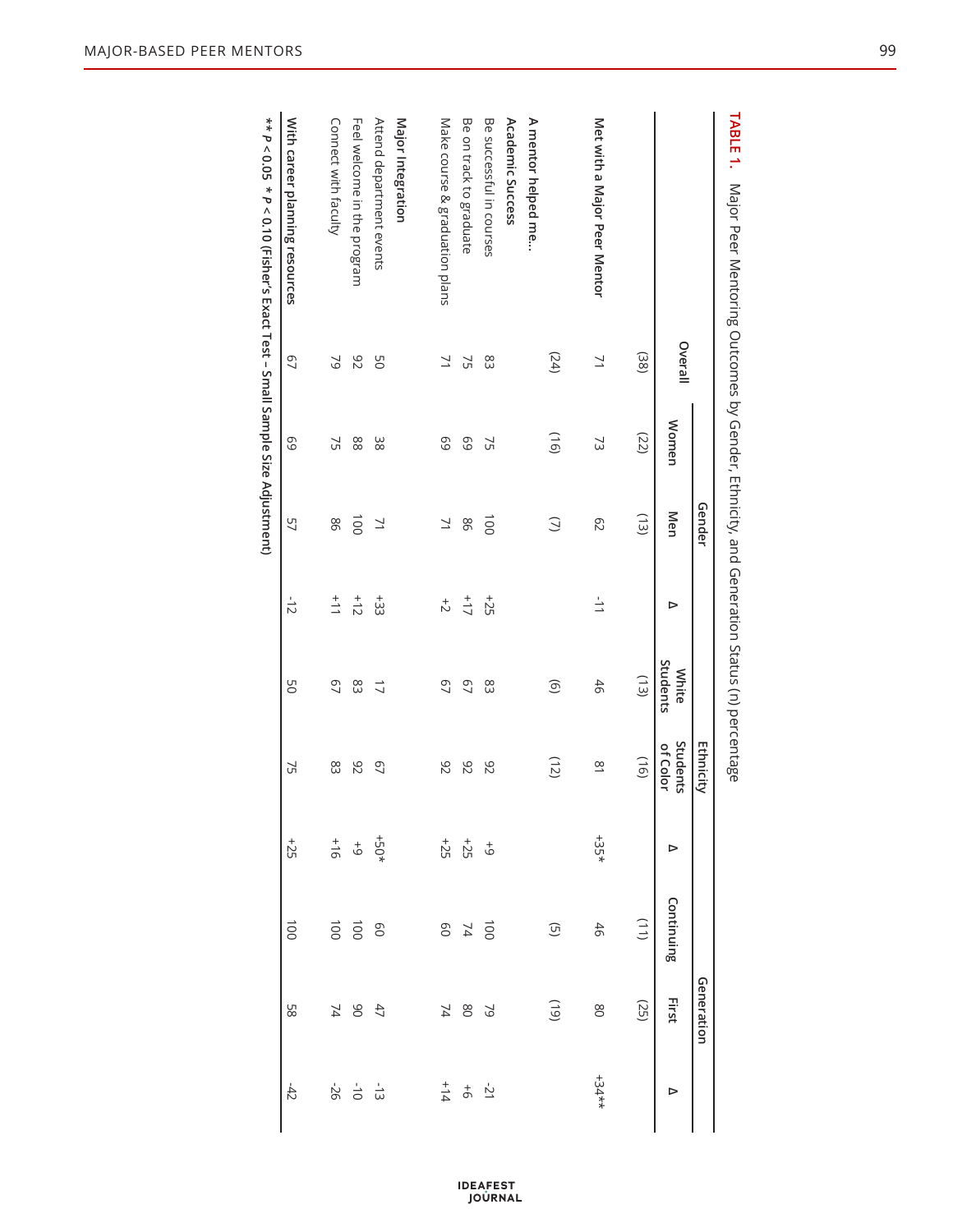suggestions do you have for improving major-based peer mentoring?" Almost half of the 24 short responses to this prompt actually reinforced the current program design (e.g. "none"; "nothing I liked my experience"). Two to three comments referred to access to and timing of mentoring outreach, opportunities for interactions, and the degree of intrusiveness our program should pursue. They also suggested more mentors, drop-in office hours, and earlier contact for transfer students (implemented and discussed above). They also wanted more social and networking events. Their comments about intrusiveness indicated differing needs in this area: some asked that students be allowed to opt out of continued contact from mentors and others suggested that everyone should be required to participate in at least one in-person meeting with a mentor.

**PEER MENTORING AND POSITIVE GRADU-**

**ATION OUTCOMES**—In this section, we discuss institution-level graduation data related to upper division transfer students. We focus on upper division transfer students because they have been a consistent target for the most focused outreach and interventions of our major peer mentor program. Transfer students by definition are already academic success stories—in most cases they have transferred from community colleges and have done well in their coursework. In addition, they have also been successful in navigating the bureaucratic hurdles of transferring to a new institution of higher education. At the same time, transfer students face a compressed timeline for academic integration and career planning. Most transfer students enter our Department and develop a four-semester plan for graduation with an advisor. For them, the reality of such a rapid trajectory to graduation and the next chapter in their professional life is both exciting and daunting.

Sociology transfer cohorts who had major peer mentors had higher graduation rates than earlier cohorts. The 2012 upper division sociology transfer cohort (n = 23) experienced our first and most intrusive efforts at peer mentoring in their second term. They generated a drastic spike (70%) in two-year graduation rates compared to the two-year rates for 2010 and 2011 cohorts (30% and 48%). After that initial spike, on average 52% of upper division sociology transfer students graduated within two years (cohorts 2013–2016) compared to 31% of all HSU upper division transfer students, and 45% of transfer students in

the College of Arts, Humanities, and Social Sciences that is home to our Department

In 2013, the Department began accepting upper division transfer students into a new major in Criminology and Justice Studies (CJS). The institutional data indicate that Department-level positive graduation outcomes carried over to transfer students in the new CJS major. Fifty-seven percent of 2013–2016 CJS cohorts achieved a two-year graduation rate. In the periods discussed above, cohort sizes are relatively small (10–36; mean = 22). In addition, it is impossible at the Department level of analysis to untangle positive outcomes potentially linked to major peer mentors from other simultaneous Department interventions and practices (e.g., elimination of group advising, program early adoption of electronic degree planning tools). Comparison data from all-university and college average outcomes suggest more research is needed using university-level data that control for variances in department advising and major-peer mentor practices. While a controlled study of graduation outcomes was not the focus of this research project, the institutional data presented here suggest that major-based peer mentoring should be considered as a factor in future evaluation work.

#### **DISCUSSION AND RECOMMENDATIONS**—

Overall students reported that contact with peer mentors positively influenced their experience in the Department of Sociology. Most Sociology majors met with their major peer mentors and, of those, most reported that the mentors had helped them across multiple measures— academic success, major integration, and career planning. Students of color were significantly more likely than white students to have met with their peer mentors. First-generation students were significantly more likely than students whose parents had a college degree to have met with their peer mentors. Additionally, students of color were more likely than white students to report that a major peer mentor helped them attend a department event, a measure of academic integration.

During the 2014–15 academic year, with Alexis graduated and Mary on sabbatical, the Department peer mentor program experienced sustainability challenges. A new Department chair added peer mentor coordination to a long list of other responsibilities amidst a loss of faculty members to leaves and retirements. At the same time Department enrollments across all majors peaked in 2014 at 435; recall that the major peer mentor program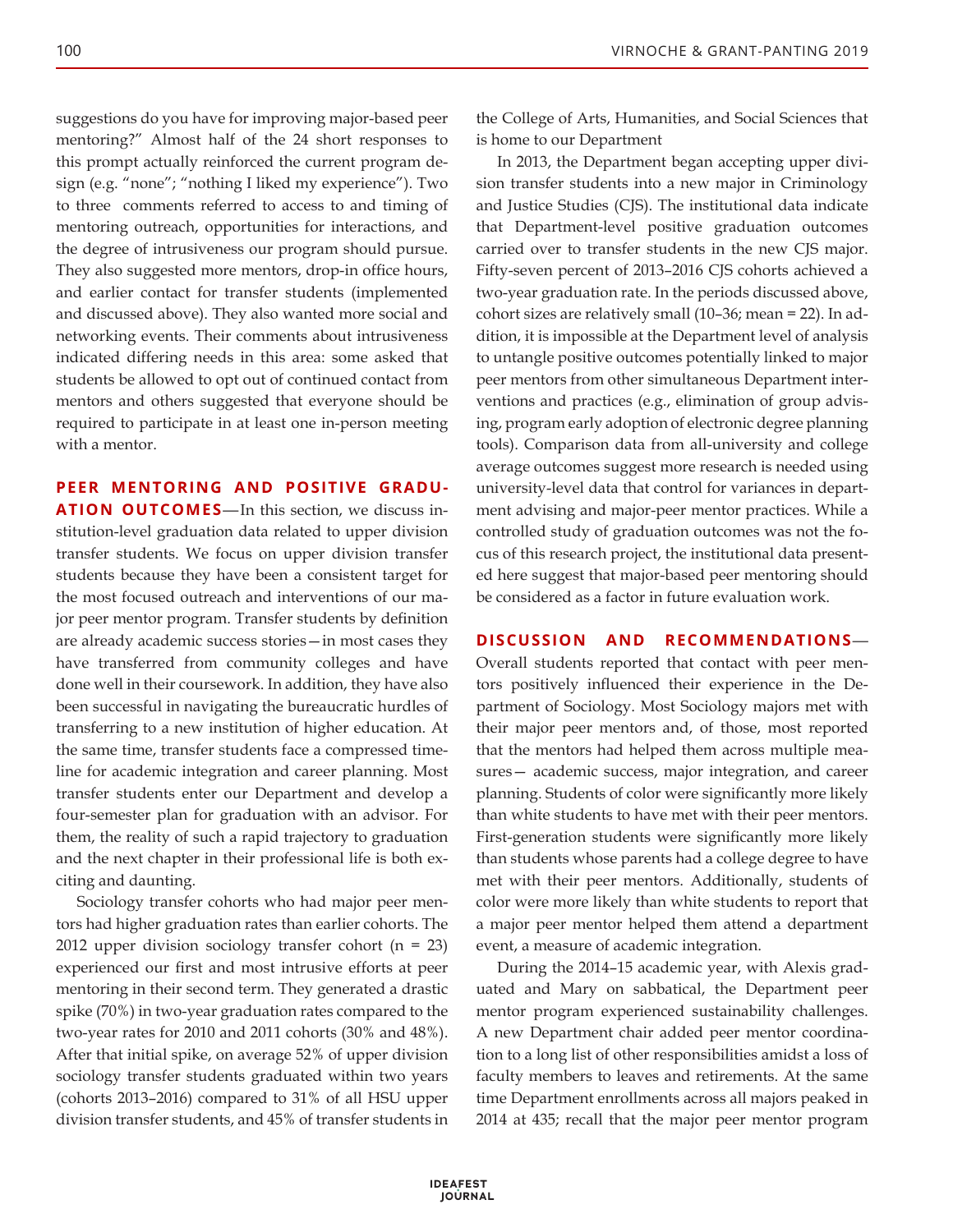was launched when enrollment averaged 136. Yet even in this tumultuous period, graduation outcomes remained strong for upper division transfer students in our majors.

Given that positive outcomes on intermediary measures of academic success, academic integration, and career planning took place when the department was much smaller, follow up survey research is planned for 2019. This research will explore the extent to which positive outcomes have been maintained, as enrollments grow and mentors are asked to support greater numbers of their peers. In addition, as noted earlier, more research using institution-level retention and graduation data is also needed. Ideally, this work would control for variance in department-level advising and adoption of major peer mentoring. This work may strengthen the link between major peer mentoring to graduation outcomes. Finally, we recommend qualitative interviews that center student experience of mentoring, advising, and professional development curriculum outlined in this paper. More detailed narrative accounts would lend to better understanding of the nuances of student experiences and related possibilities for adjusting Departmental structures to best support middle year objectives of academic integration and career planning.

Since fall 2015, with six tenure-line faculty back in place and plans for additional hires, Mary resumed coordination responsibilities for the Department peer mentor program. In addition, she resumed consulting on peer mentor program development with faculty members outside the Department. She also provided modest levels of continued cross-program peer mentor coordination. In 2019, as we send this article to press, there remains interest in maintaining peer-mentor programs across several university departments, but there had been no movement institutionally to resource an infrastructure to support these programs.

On the bright side, the HSU 2018 Strategic Enrollment Management Plan directed the campus to build support for transfer students. In addition, Mary worked with the College of Arts, Humanities, and Social Sciences to develop a proposal for GI 2025 funds to support a college structure for major-based peer mentor coordination. Funding of that proposal is pending.

As noted above, a central infrastructure is particularly important for faculty members, typically Department Chairs who have less knowledge about peer mentor program design and need resources for mentor training and support with the day-to-day coordination of peer mentors. The research presented in this paper provides some evidence to support allocation of resources to these infrastructures. Major-based peer mentoring in the Department of Sociology, likely in combination with high impact curriculum and holistic advising, was positively related to academic integration and career planning, as well as improved graduation outcomes.

**ACKNOWLEDGEMENTS**—We would like to thank the Office of Diversity and Inclusion, the College of Arts, Humanities and Social Sciences and the Department of Sociology at Humboldt State University for funding the peer-mentor program. We also thank all the Sociology peer mentors who embraced their roles and made a difference, as well as Sociology undergraduate Zachary Kihm and graduate student Jovanah Arrington for their library research assistance.

#### **REFERENCES**

- ACT. 2010. "What Works in Student Retention? Fourth National Study: Public Universities and College Report." Retrieved May 18, 2010 (http://www.act.org/research/policymakers/pdf/droptables/ PublicFour-YrColleges.pdf).
- American Sociological Association. 2018. ASA Research Snapshot. RS2:1.
- Benshoff, James M. 1993. "Students Helping Students: A Collaboration Between Counselor Education and Residence Life." College Student Affairs Journal 13(1): 65–70. Retrieved March 25, 2016 (http://eric.ed.gov/?id=EJ475485).
- Bottomley, Lisa. 2019. "Mentoring Part 4: Cultural Competency in Mentoring." MSU Extension. Retrieved May 18, 2019 (https:// www.canr.msu.edu/news/mentoring\_part\_4\_cultural\_competency\_in\_mentoring).
- Bourdieu, Pierre. [1977]1984. Distinction. A Social Critique of the Judgment of Taste. New York: Routledge.
- Bowling, B., M. Doyle, J. Taylor, and A. Antes. 2015. "Professionalizing the Role of Peer Leaders in STEM." Journal of STEM Education: Innovations and Research 16(2): 30–39. Retrieved March 25, 2016 (http://www.jstem.org/index.php?journal=JSTEM&page=article&op=view&path%5B%5D=1908).
- Burawoy, Michael. 2005. "For Public Sociology" (2004 Presidential Address). American Sociological Review 70(1): 4–28.
- Burke, Monica, Lacretia Dye, Jill Duba Sauerheber, and Aaron W. Hughey. 2014. "Incorporating Religiosity, Spirituality, and Mindfulness into the Professional Development of Residence Life Staff." Journal of College and University Student Housing 41(1): 206-217. Retrieved March 25, 2016 (http://digitalcommons.wku.edu/csa\_ fac\_pub/68).
- Byars-Winston, Angela, Verinica Womack, Amanda Butz, Richard Mc-Gee, Sandra Quinn, Emily Utzerath, Carrie Saetermoe, and Stephen Thomas. 2018. "Pilot Study of an Intervention to Increase Cultural Awareness in Research Mentoring: Implications for Diversifying the Scientific Workforce." Journal of Clinical and Translational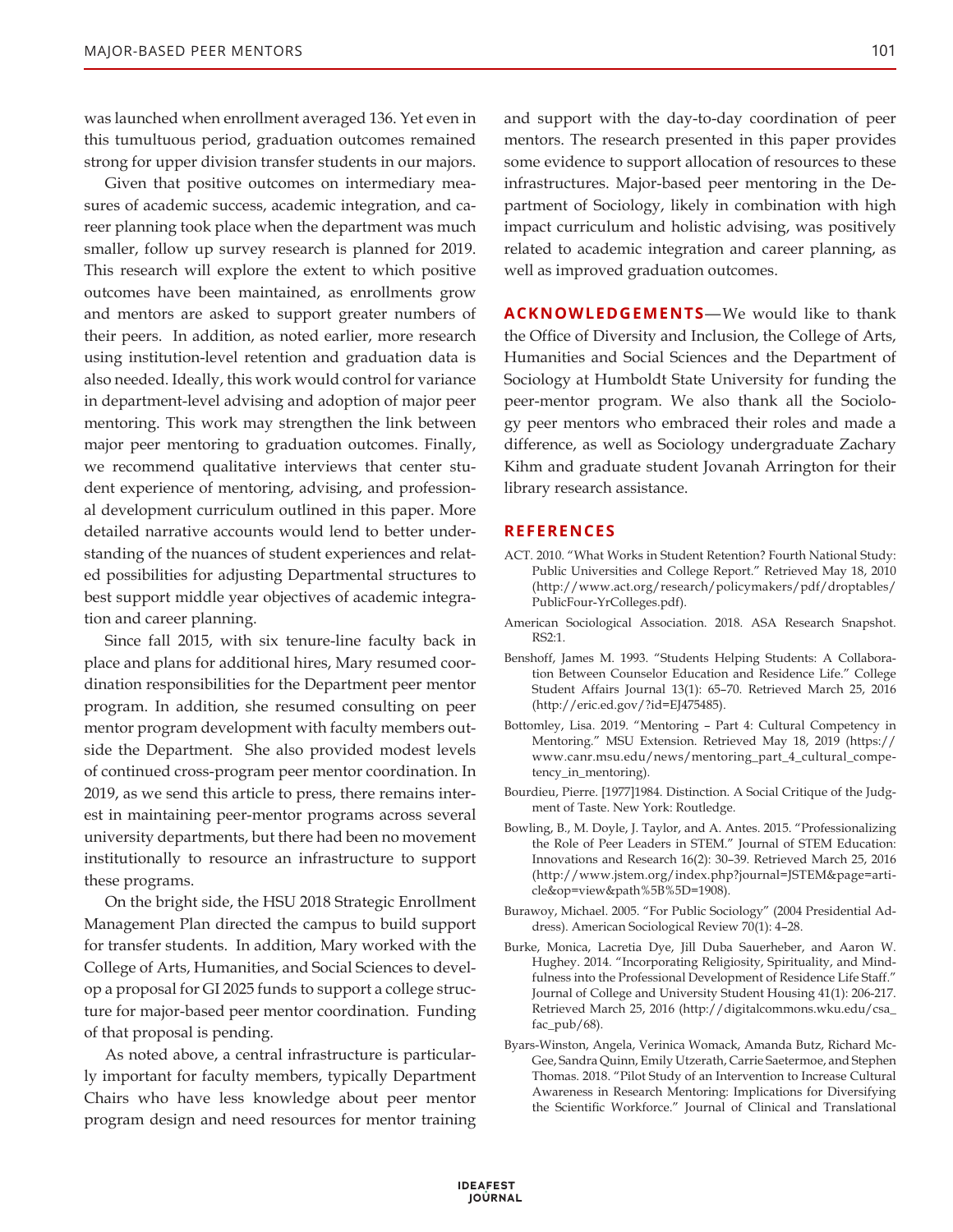Science 2(2): 86–94.

- Cai, Qijie, Carrie L. Lewis, and Jude Higdon. 2015. "Developing an Early-Alert System to Promote Student Visits to Tutor Center." Learning Assistance Review 20(1): 61–72. Retrieved March 25, 2016 (http://eric.ed.gov/?redir=http%3a%2f%2fwww.nclca.org%2ftlar.html).
- Cal Poly. 2010. "Learning Communities: Sophomore Success Program." Retrieved May 25, 2016 (http://www.housing.calpoly.edu/content/res\_life/ssp).
- Chesler, Mark A., Kristie A. Ford, Joseph A. Galura, and Jessica M. Charbeneau. 2006. "Peer Facilitators as Border Crossers in Community Service Learning." Teaching Sociology 34(4): 341–356.
- Collier, Peter J. and David Morgan. 2008. "`Is that Paper Really Due Today?': Differences in First-Generation and Traditional College Students' Understandings of Faculty Expectations." Higher Education: The International Journal of Higher Education and Educational Planning 55(4): 425–446.
- Collier, Peter J. 2015. Developing Effective Student Peer Mentoring Programs: A Practitioner's Guide to Program Design, Delivery, Evaluation, and Training. Sterling, Virginia: Stylus.
- Crawford, Isaiah, Yolanda Suarez-Balcazar, Jill Reich, Anne Figert, and Philip Nyden. 1996. "The Use of Research Participation for Mentoring Prospective Minority Graduate Students." Teaching Sociology 24(3): 256–263.
- Crenshaw, Kimberle, Luke Charles Harris and George Lipsitz. 2018. The Race Track. New York: The New Press.
- Dentler, Robert A. 2002. Practicing Sociology. Westport, Connecticut: Praeger Publishing.
- Finch, Jessie, and Celestino Fernández. 2014. "Mentoring Graduate Students in Teaching: The FCCIC Model." Teaching Sociology 42(1): 69–75.
- Foster, Drew. 2015. "Private Journals versus Public Blogs: The Impact of Peer Readership on Low-stakes Reflective Writing." Teaching Sociology 43(2): 104.
- Freire, Paulo. [1970] 2005. Pedagogy of the Oppressed. New York: Continuum.
- Gross, Deborah, Ellen Iverson, Gudrun Willett, and Cathryn Manduca. 2015. "Broadening Access to Science with Support for the Whole Student in a Residential Liberal Arts College Environment." Journal of College Science Teaching 44(4): 99–107. Retrieved March 25, 2016. (http://digital.nsta.org/article/Broadening+Access+to+- Science+With+Support+for+the+Whole+Student+in+a+Residential+Liberal+Arts+College+Environment/19 30753/246167/article.html).
- Guiffrida, Douglas A. 2006. "Toward a Cultural Advancement of Tinto's Theory." Review of Higher Education 29(4): 451–472.
- Harvard Business School. 2012. "Career Development-Networking." Retrieved January 9, 2012 (http:www.alumni.hbs.edu/careers/ networking.html).
- Hecht, Jaime. 2016. "Preparing for a 21st Century Job Hunt with a BA in Sociology." Footnotes 44(3). Retrieved May 23, 2016 (http://www. asanet.org/footnotes/marchapril16/job-hunt\_0316.html).
- Hogan, Rosemarie, Deborah Fox, and Georgina Barratt-See. 2017. "Peer to Peer Mentoring: Outcomes of Third-Year Midwifery Students Mentoring First-Year Students." Women and Birth 30(3): 206–13.
- HSUIR. 2012. "Fast Facts Fall Semester 2012." Arcata, California: Green State University Office of Institutional Research and Planning. Retrieved September 21, 2013 (http://www.Green.edu/irp/fast\_ facts.html).
- HSUIR. 2015. "Department Enrollment Dashboard" Arcata, California: Green State University Office of Institutional Research and

Planning. Retrieved April 21, 2015 (http://www2.Green.edu/irp/ Dashboards/Enrollment\_Department.html)

- Howery, Carla B. and Havidan Rodriguez. 2006. "Integrating Data Analysis (IDA): Working with Sociology Departments to Address the Quantitative Literacy Gap." Teaching Sociology 34(1): 23–38. Retrieved February 16, 2016 (http://www.jstor.org/stable/20058452).
- Hunt, Andrea N., Christine A. Mair, and Maxine P. Atkinson. 2012. "Teaching Community Networks: A Case Study of Informal Social Support and Information Sharing among Sociology Graduate Students." Teaching Sociology 40(3): 198–214. Retrieved February 16, 2016 (http://www.jstor.org/stable/41502753).
- Hurtado, Sylvia and Deborah Faye Carter. 1997. "Comparing the Determinants of Persistence for First-Generation and Continuing-Generation Students." Sociology of Education 70(4): 324–45.
- Jones, Angela Lewellyn, Shannon N. Davis, and Jammie Price. 2004. "Preparing Future Faculty: A New Approach at North Carolina State University." Teaching Sociology 32(3): 264–75. Retrieved February 16, 2016 (http://tso.sagepub.com/content/32/3/264).
- Jungels, Amanda M., Marni A. Brown, Mindy Stombler, and Saori Yasumoto. 2014. "Teaching Associates: Bridging Informal and Formal Mechanisms of Support for Graduate Student Instructors." Teaching Sociology 42(3): 220–230.
- Keith, Bruce and Helen A. Moore. 1995. "Training Sociologists: An Assessment of Professional Socialization and the Emergence of Career Aspirations." Teaching Sociology 23(3):199–214.
- Kuh, George D. 2008. "High-impact Educational Practices: What They Are, Who Has Access to Them, and Why They Matter." Washington, DC: Association of American Colleges and Universities. Retrieved May 10, 2015 (https://www.aacu.org/leap/hips).
- Kuh, George D., Jillian Kinzie, Jennifer A. Buckley, Brian K. Bridges, and John C. Hayek. 2006. "What Matters to Student Success: A Review of the Literature." National Postsecondary Education Cooperative. Retrieved May 20, 2015 (http://nces.ed.gov/npec/pdf/ kuh\_team\_report.pdf).
- Marcoux, Sarah, Liv Marken, and Stan Yu. "Establishing Peer Mentor-Led Writing Groups in Large First-Year Courses." Collected Essays On Learning and Teaching 5: 55–64. Retrieved March 25, 2016. (http://files.eric.ed.gov/fulltext/EJ1058800.pdf).
- Martin Lohfink, Mandy and Michael B. Paulsen. 2005. "Comparing the Determinants of Persistence for First-Generation and Continuing-Generation Students." Journal of College Student Development 46(4): 409–428.
- Moschetti, Roxanne V., Scott W. Plunkett, Rafi Efrat, and Dani Yomtov. 2018. "Peer Mentoring as Social Capital for Latina/o College Students at a Hispanic-Serving Institution." Journal of Hispanic Higher Education 17(4): 375–92.
- Moss, Alison R. and David D. Blouin. 2014. "Sociology Graduate Student Teaching A Lesson in Long, Strange Trips." Teaching Sociology 42(1): 2–4. Retrieved February 16, 2016 (http://tso.sagepub. com/content/42/1/2).
- NCES. 2009. "Table 2. Demography and Enrollment by Parent Education." National Center for Education Statistics. Datalab Tables Library. Retrieved February 12, 2019 (https://nces.ed.gov/Datalab/ TablesLibrary/TableDetails/7889?dataSource=B%26B&subjectId=3&topicId=6&rst=true).
- Nunez, Anne-Marie and Stephanie Cuccaro-Alamin. 1998. First-Generation Students: Undergraduates Whose Parents Never Enrolled in Postsecondary Education. U.S. Department of Education. National Center for Education Statistics. NCES 98-082, Washington, DC: National Center for Education Statistics. Retrieved January 15, 2015. (http://nces.ed.gov/pubs98/98082.pdf).